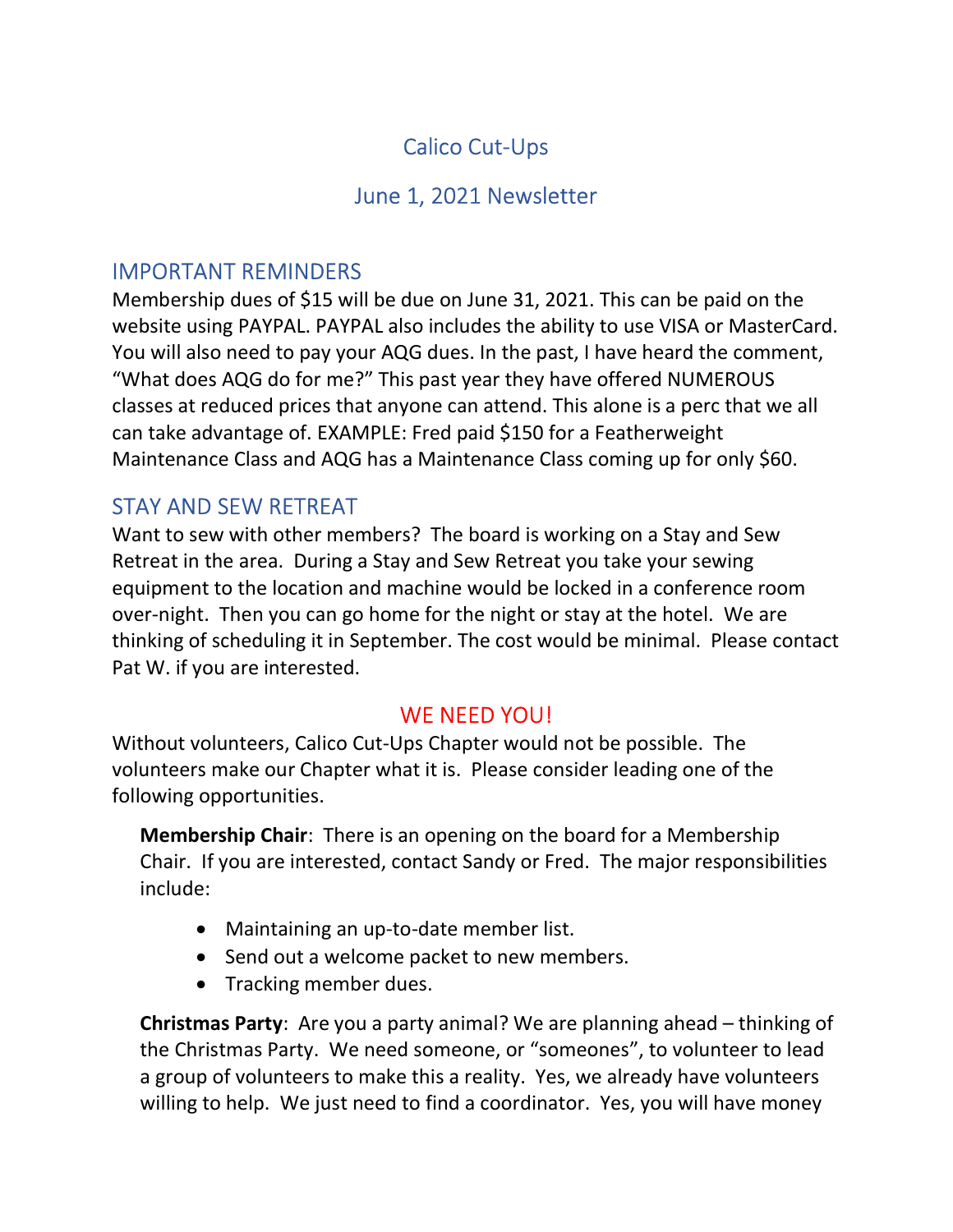to spend. We would like to end the year with a bang! Let anyone on the board know if you are interested.

### TEA PARTY

The Tea Party was a great success. Helen F. and Lizette M. could not have made it any better. Using the decorations made by Lizzette M. and Doreen G. from last year's "COVID cancelled party we had a beautiful venue to enjoy chatting with each other. It was obvious that the volunteers outdid themselves with the food. If you weren't there – you missed a great time. Want to see the glamorous tea party outfits? Check out the pictures on the EVENTS page on our website.

### PROGRAMS

Our program last month taught us how to make fancy borders on Log Cabin quilts, but the borders could be used on any quilt. As a follow on from last month, members provided pictures of their log cabin quilts. The variety was amazing. There were log cabin quilts ranging from glamorous to ridiculous. As always, you can view the program under PROGRAMS on the website.

#### BUDGET

NEWS! The budget was approved and has been sent to our members, however the budget is flexible due to COVID. We have had to dip into our reserve to meet our expenses. The budget will be sent separately to the Calico Members.

### BOOKOUT RETREAT

Some of our members are putting together a retreat at Standing Stones (https://www.standingstonesaz.org) outside of Wickenburg September 13 – 15, 2021. This is NOT a Calico retreat, so it is open to anyone. For more information contact Pat W.

#### REMINDERS

(1) Membership dues of \$15 will be due on June 31, 2021. This can be paid on the website using PAYPAL. PAYPAL also includes the ability to use VISA or MasterCard. You will also need to pay your AQG dues. In the past, I have heard the comment, "What does AQG do for me?" This past year they have offered NUMEROUS classes at reduced prices that anyone can attend. This alone is a perc that we all can take advantage of. EXAMPLE: Fred paid \$150 for a Featherweight Maintenance Class and AQG has a Maintenance Class coming up for only \$60.